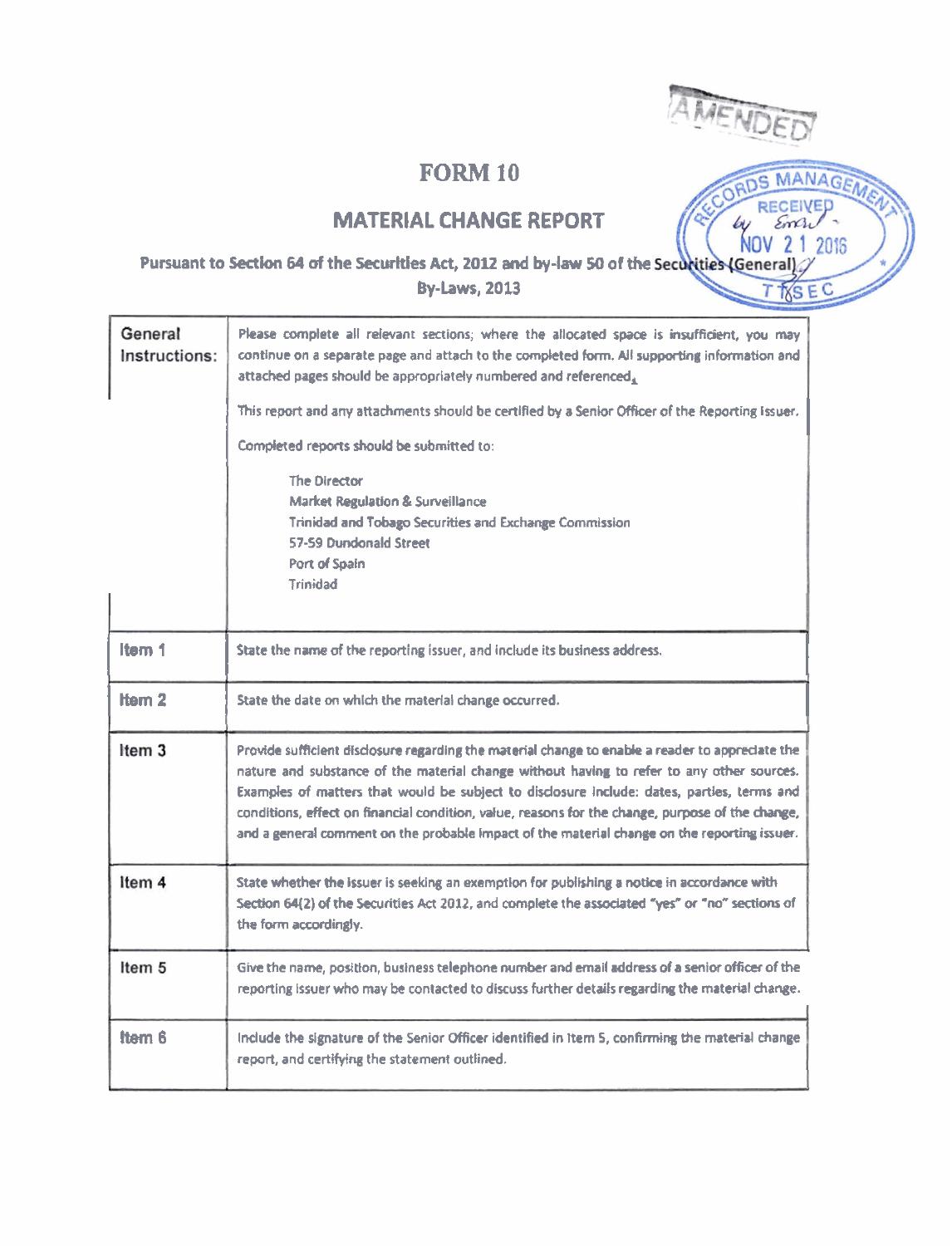# **FORM 10**

## **MATERIAL CHANGE REPORT**

## Pursuant to section 64 of the Securities Act, 2012 and by-law 50 of the Securities (General) By-Laws, 2013

#### **1. NAME OR REPORTING ISSUER**

Name of Reporting Issuer TRINIDAD AND TOBAGO UNIT TRUST CORPORATION.82 INDEPENDENCE SQUARE PORT OF SPAIN

#### 2. DATE OF MATERIAL CHANGE

Date of material change 16th November 2016

#### 3. DESCRIPTION OF MATERIAL CHANGE

Provide a description of the material change

**Ms.** Neesa Bally. Manager Internal Audit has been appolnted to the post of Assistant **Vice** President (AVP) Internal **Audlt** effective 16tn November. 2016.

The Corporation is in the process of revising its organization structure and among the intended changes is the re-naming of the designation of "AVP - Internal Audit" as Chief Internal Auditor. Once the revised organization structure has been approved by the Board, the stated name change will take effect.

**Form 10 - Material Change Report**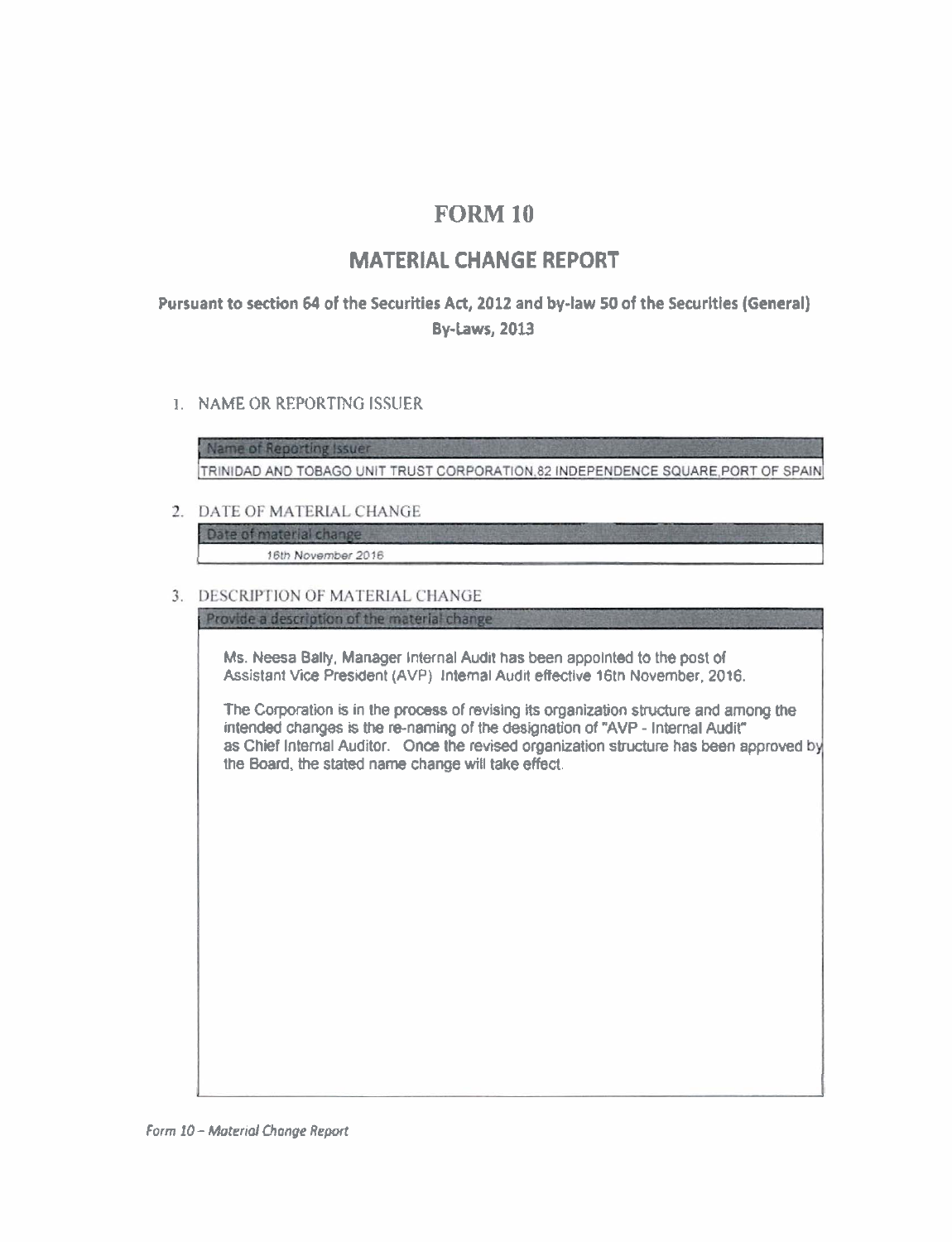# 4. DETAILS OF PUBLICATION OF MATERIAL CHANGE

| Will you be seeking an exemption from publishing a notice in accordance with<br>section 64(2) of the Securities Act 2012? |  |
|---------------------------------------------------------------------------------------------------------------------------|--|

#### If "No"

Proposed Date of Publication of Notice (dd/mmm/yyyy)

22nd November, 2016

If "Yes"

| State the reasons for applying for the exemption |  |
|--------------------------------------------------|--|
|                                                  |  |
|                                                  |  |
|                                                  |  |
|                                                  |  |
|                                                  |  |
|                                                  |  |
|                                                  |  |
|                                                  |  |
|                                                  |  |
|                                                  |  |
|                                                  |  |

#### 5. DETAILS OF SENIOR OFFICER

| Name (First name, Last name) | <b>Jason Grant</b>                  |
|------------------------------|-------------------------------------|
| Position in Organization     | Legal Counsel & Corporate Secretary |
| <b>Business Address</b>      | 82 Independence Square              |
|                              | Port of Spain                       |
| Work Phone (1-XXX-XXX-XXXX)  | 624-8648                            |
| Fax Phone(1-xxx-xxx-xxxx)    | 624-5207                            |
| <b>Email Address</b>         | Jgrant@ttutc.com                    |